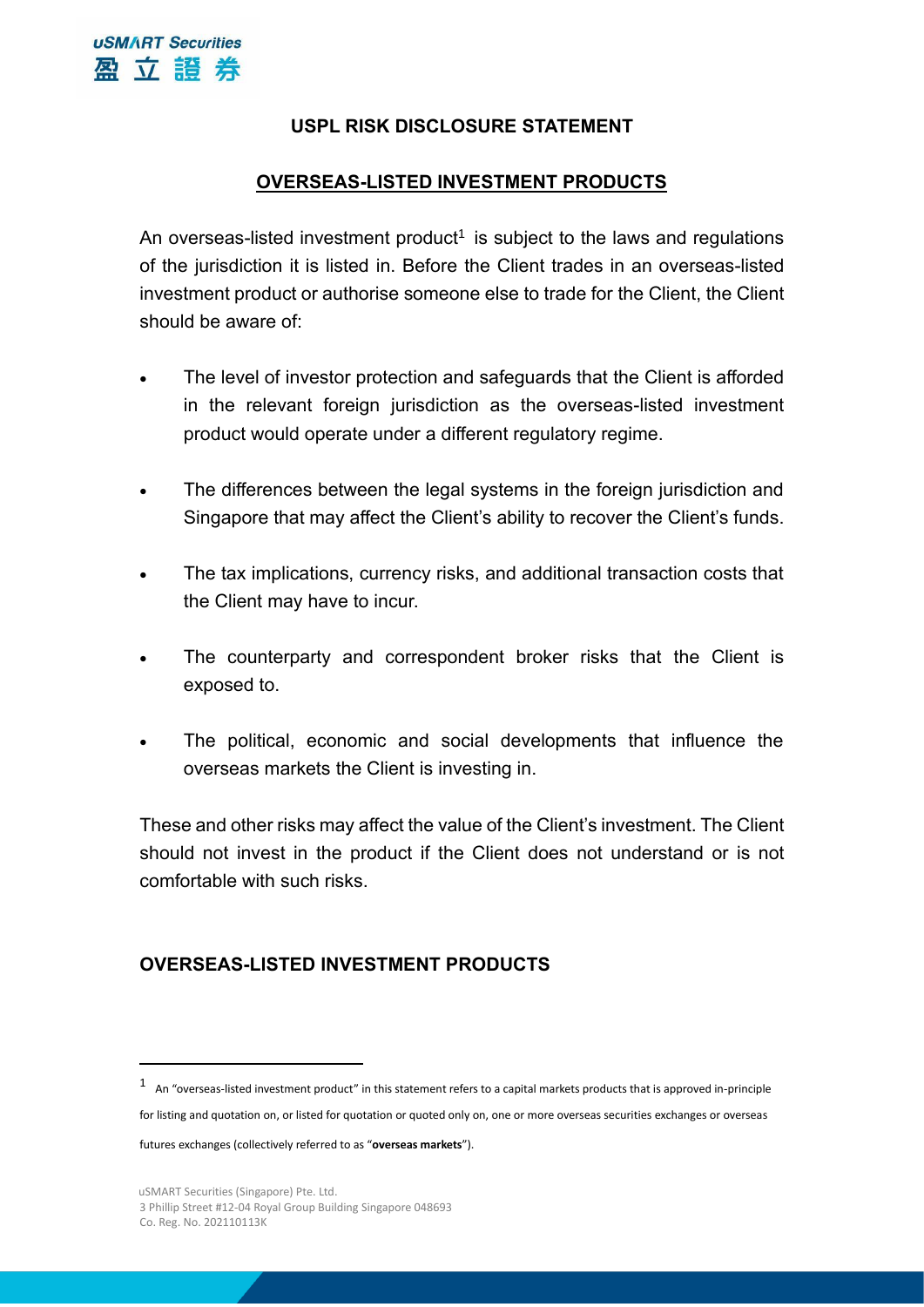- 1. This statement is provided by uSmart Securities (Singapore) Pte. Ltd. to the Client in accordance with paragraph 29D of the Notice on the Sale of Investment Products [SFA04-N12].
- 2. This statement does not disclose all the risks and other significant aspects of trading in an overseas-listed investment product. The Client should undertake such transactions only if the Client understands and is comfortable with the extent of the Client's exposure to the risks.
- 3. The Client should carefully consider whether such trading is suitable for the Client in light of the Client's experience, objectives, risk appetite, financial resources and other relevant circumstances. In considering whether to trade or to authorise someone else to trade for the Client, the Client should be aware of the following:

#### **Differences in Regulatory Regimes**

- 4. Overseas markets may be subject to different regulations, and may operate differently from approved exchanges in Singapore. For example, there may be different rules providing for the safekeeping of securities and monies held by custodian banks or depositories. This may affect the level of safeguards in place to ensure proper segregation and safekeeping of the Client's investment products or monies held overseas. There is also the risk of the Client's investment products or monies not being protected if the custodian has credit problems or fails. Overseas markets may also have different periods for clearing and settling transactions. These may affect the information available to the Client regarding transaction prices and the time the Client have to settle the Client's trade on such overseas markets.
- 5. Overseas markets may be subject to rules which may offer different investor protection as compared to Singapore. Before the Client starts to trade, the Client should be fully aware of the types of redress available to the Client in Singapore and other relevant jurisdictions, if any.
- 6. Overseas-listed investment products may not be subject to the same disclosure standards that apply to investment products listed for quotation or quoted on an approved exchange in Singapore. Where disclosure is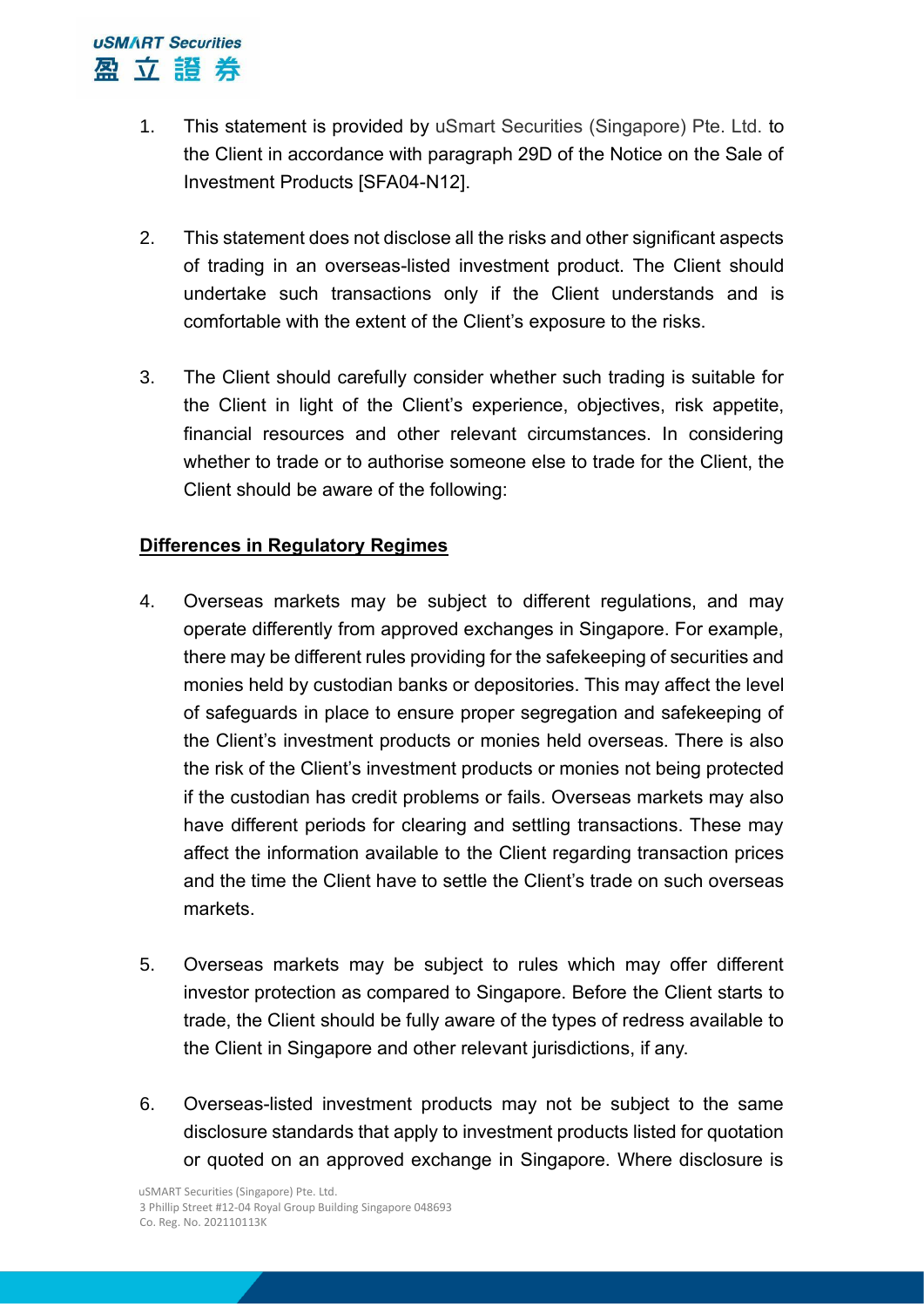made, differences in accounting, auditing and financial reporting standards may also affect the quality and comparability of information provided. It may also be more difficult to locate up-to-date information, and the information published may only be available in a foreign language.

## **Differences in legal system**

- 7. In some countries, legal concepts which are practiced in mature legal systems may not be in place or may have yet to be tested in courts. This would make it more difficult to predict with a degree of certainty the outcome of judicial proceedings or even the quantum of damages which may be awarded following a successful claim.
- 8. The Monetary Authority of Singapore will be unable to compel the enforcement of the rules of the regulatory authorities or markets in other jurisdictions where the Client's transactions will be effected.
- 9. The laws of some jurisdictions may prohibit or restrict the repatriation of funds from such jurisdictions including capital, divestment proceeds, profits, dividends and interest arising from investment in such countries. Therefore, there is no guarantee that the funds the Client have invested and the funds arising from the Client's investment will be capable of being remitted.
- 10. Some jurisdictions may also restrict the amount or type of investment products that foreign investors may trade. This can affect the liquidity and prices of the overseas listed investment products that the Client invests in.

## **Different costs involved**

- 11. There may be tax implications of investing in an overseas-listed investment product. For example, sale proceeds or the receipt of any dividends and other income may be subject to tax levies, duties or charges in the foreign country, in Singapore, or in both countries.
- 12. The Client's investment return on foreign currency-denominated investment products will be affected by exchange rate fluctuations where there is a need to convert from the currency of denomination of the